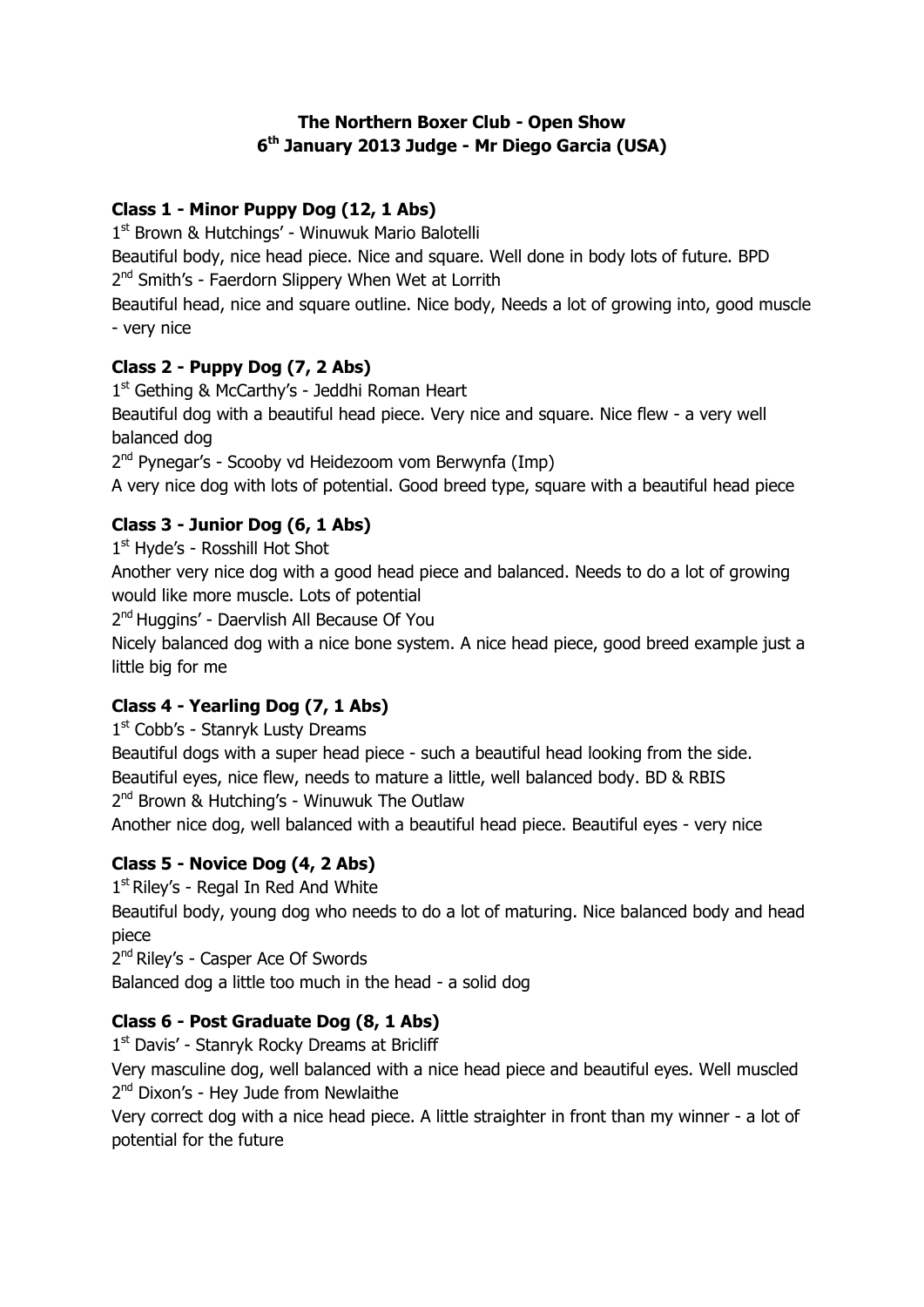## **Class 7 - Limit Dog (12, 5 Abs)**

1<sup>st</sup> Brown & Hutching's - Winuwuk II Messaggero Very nice solid dog. Very masculine with a good head piece, nice rear and well balanced. Beautiful eyes 2<sup>nd</sup> Pynegar - Berwynfa Easy Come Easy Go

Very similar to my winner just a little too much in the cheek for me

### **Class 8 - Open Dog (6)**

1st Jordan's - Faerdorn Faegan at Sunvalley

Very nice well balanced dog with a solid topline. Lovely head piece especially from the side very good breed type

2<sup>nd</sup> Pynegar's - Son Of A Gun at Berwynfa JW

Another lovely dog just a little longer in the body and slightly straighter in the front than my winner

#### **Class 9 - Veteran Dog/Bitch (3, 1 Abs)**

1st Bell's - Renlou Sixth Sense via Belvern Beautiful breed type, short back, beautiful dog. In great condition for his age 2<sup>nd</sup> Wild's - Sarsbrook Silhouette Another beautiful breed type, very feminine in beautiful condition

## **Class 10 - Minor Puppy Bitch (19, 6 Abs)**

1st Stewart's - Boxyjen Heaven Can Wait

A beautiful puppy bitch, well balanced, nice front and rear, nice muscle form for her age.

Good mouth, very nice example for the breed and very feminine

2<sup>nd</sup> Smith's - Jobaran Moonglow at Lorrith

Another beautiful puppy bitch, very well balanced, nice body, very feminine just needs to grow into her body

#### **Class 11 - Puppy Bitch (5)**

1<sup>st</sup> Pynegar's - Berwynfa Fizz Bang Pop

A lot of potential for this puppy - very well balanced, very feminine with a good head piece especially from the side and a good rear. BPB, RBB & BPIS

2<sup>nd</sup> Brown & Hutching's - Winuwuk Take Me Out

Very feminine bitch with a nice head piece would like a little more muscle. Very pretty with a nice rear

#### **Class 12 - Junior Bitch (2)**

1<sup>st</sup> Bell's - Surfstone Boogie T'Nite

Very lovely bitch with a nice head front and side, clean front with a beautiful neck. Very feminine

2<sup>nd</sup> Vick's - Lady Clara Shuffle

Lovely bitch, very pretty and feminine. Needs to mature - very nice